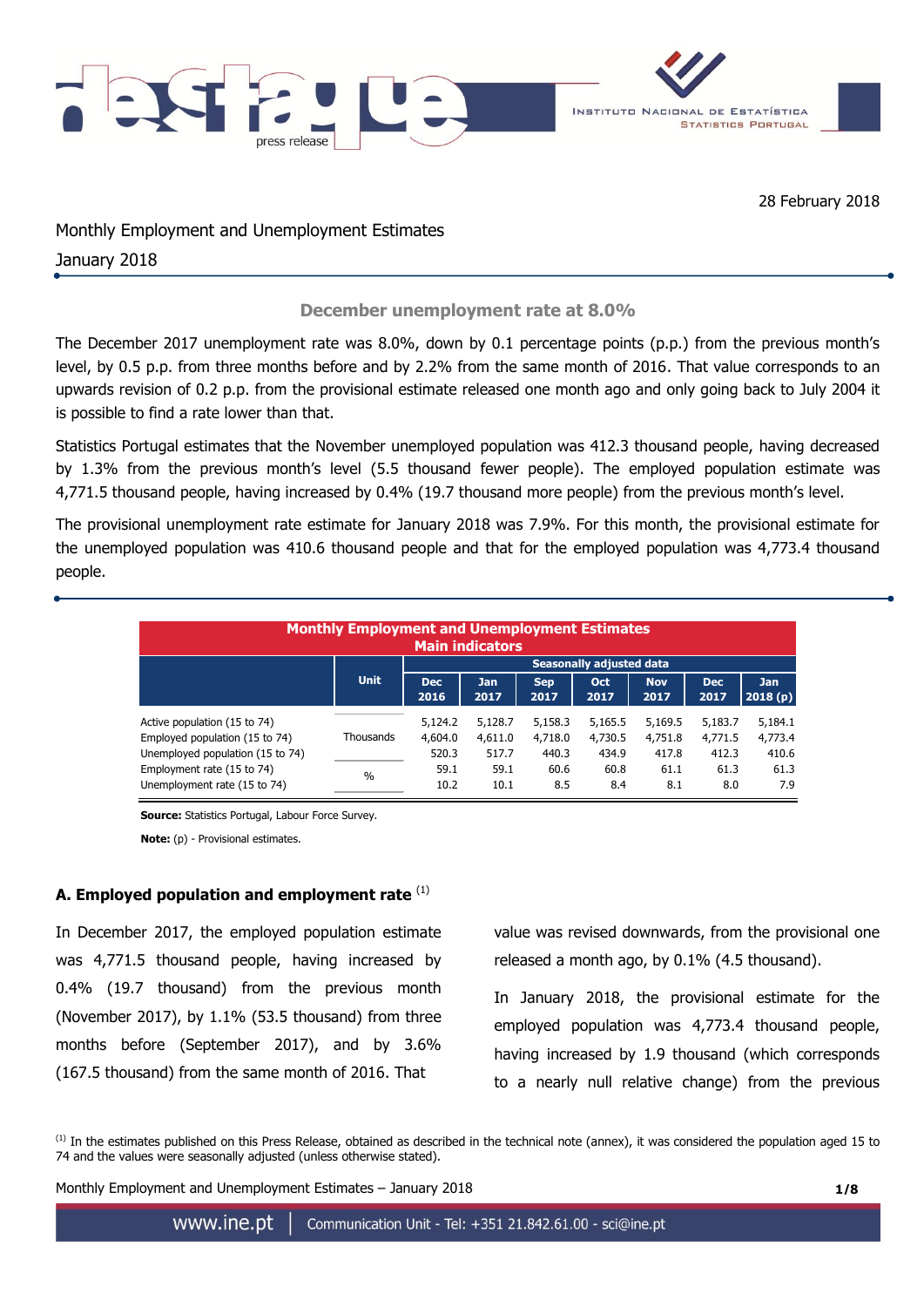



The employment rate was 61.3%, having remained unchanged from the previous month's level, and having increased by 0.5 percentage points (p.p.) from three months before and by 2.2 p.p. from January 2017.



**Note:** The January 2018 estimates are provisional.

# **B. Unemployed population and unemployment rate**

In December 2017, the unemployed population estimate was 412.3 thousand people, having decreased by 1.3% (5.5 thousand) from November 2017, by 6.4% (28.0 thousand) from September 2017, and by 20.8% (108.0 thousand) from December 2016. That value was revised upwards by 2.7% (10.8 thousand).

Similarly, in January 2018, the provisional estimate for the unemployed population was 410.6 thousand people, having decreased by 0.4% (1.7 thousand) from the previous month (December 2017), by 5.6% (24.3 thousand) from the value observed three months before (October 2017), and by 20.7% (107.1 thousand) from the same month one year ago.

INSTITUTO NACIONAL DE ESTATÍSTICA

**STATISTICS PORTUGAL** 

As a result of the above described movements, the unemployment rate of December 2017 was estimated at 8.0%, which corresponds to an upwards revision of 0.2 p.p. from the provisional estimate. Only going back to July 2004 it is possible to find a rate lower than this. That rate decreased by 0.1 p.p. from the previous month, by 0.5 p.p. from three months before, and by 2.2 p.p. from one year before.

In January 2018, the provisional estimate for the unemployment rate was 7.9%, having decreased by 0.1 p.p. from the previous month's level, by 0.5 p.p. from October 2017, and by 2.2 p.p. from January 2017.

The youth unemployment rate stood at 22.2% and remained unchanged from the month before, while the adults' unemployment rate was 6.8% and decreased by 0.1 p.p. from that month.



**Note:** The January 2018 estimates are provisional.

Monthly Employment and Unemployment Estimates – January 2018 **2/8**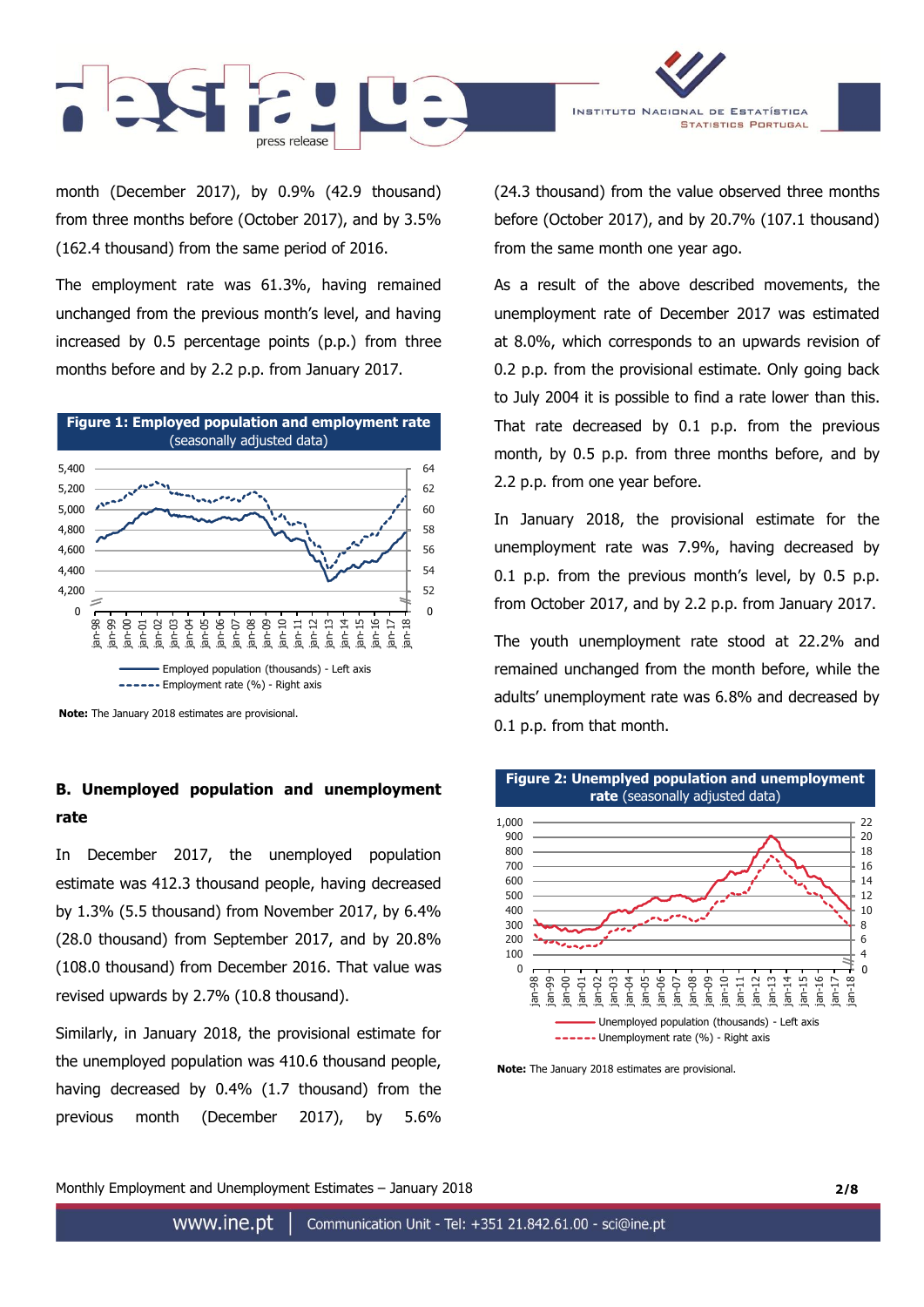

# **Active, employed and unemployed population since 1998**

press release

From February 1998 (month that began the monthly employment and unemployment estimates' series) to November 2000, the unemployed population and the unemployment rate decreased following a more or less continuous path, having strongly increased since then until January 2013, the month where both indicators reached their highest values (909.7 thousand individuals and 17.5%, respectively). In this last month, a trend inversion was observed with consecutive decreases, occasionally interrupted, until January 2018.

The employed population and the employed rate evolved symmetrically, reaching their lowest values in January 2013 (4,295.7 thousand and 54.2%, respectively) and depicting an upward trend since that month.

From January 2013 to present, the employed population increased by 11.1% (477.7 thousand) and the unemployed population decreased by 54.9% (499.1 thousand). In the same period, the active population decreased by 0.4% (21.4 thousand). Nonetheless, in the last four months the active population has been consistently increasing, totalizing more 25.8 thousand individuals than in September 2017. In this period of time, the employed population increased by 1.2% (55.4 thousand) and the unemployed population decreased by 6.7% (29.7 thousand).



Monthly Employment and Unemployment Estimates – January 2018 **3/8**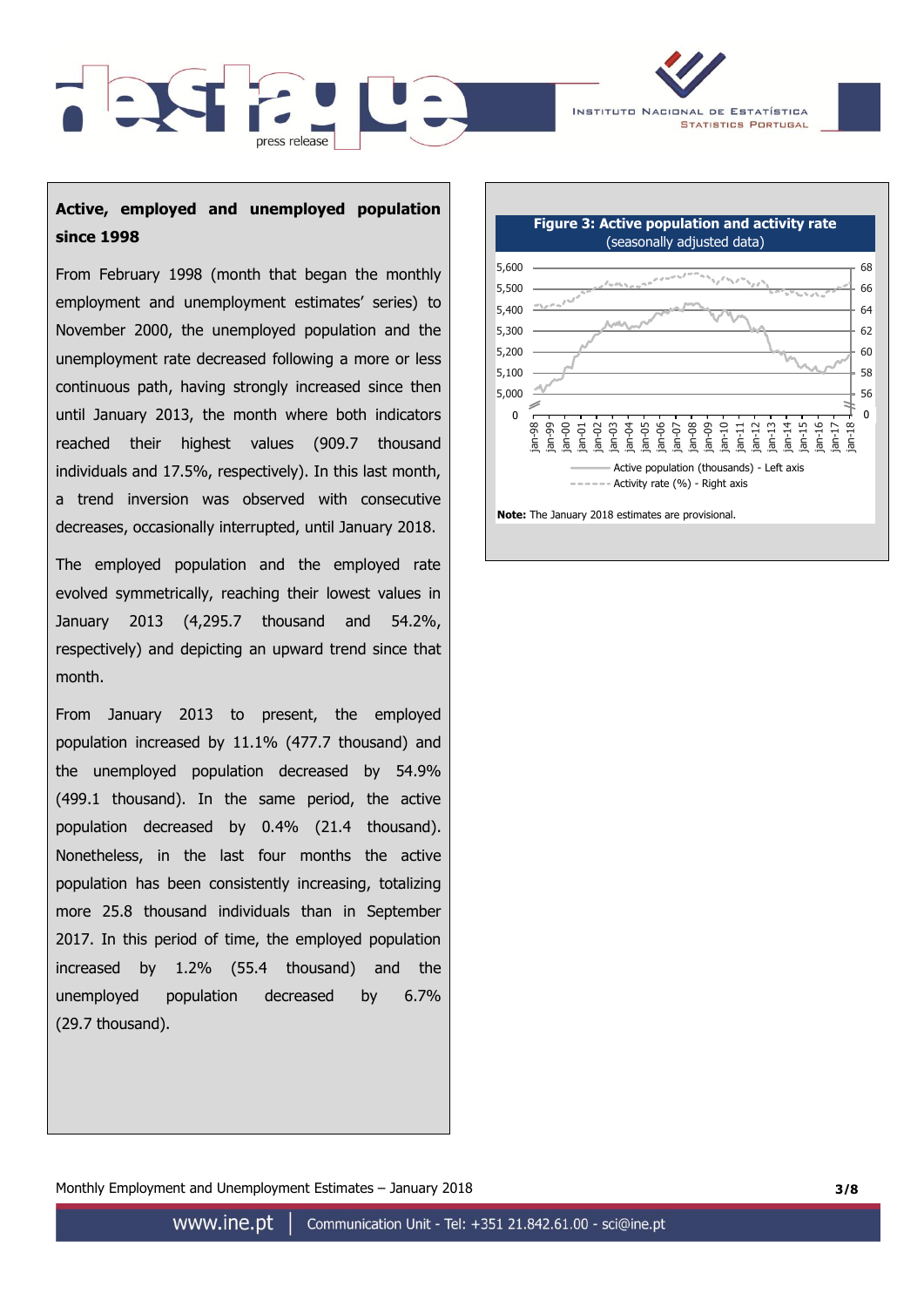



| Table 1: Active population and active rate by sex and age group (15 to 74) |                                 |            |            |            |            |                              |            |            |            |            |
|----------------------------------------------------------------------------|---------------------------------|------------|------------|------------|------------|------------------------------|------------|------------|------------|------------|
|                                                                            | <b>Seasonally adjusted data</b> |            |            |            |            | Not seasonally adjusted data |            |            |            |            |
|                                                                            | <b>Jan</b>                      | <b>Oct</b> | <b>Nov</b> | <b>Dec</b> | <b>Jan</b> | Jan                          | <b>Oct</b> | <b>Nov</b> | <b>Dec</b> | <b>Jan</b> |
|                                                                            | 2017                            | 2017       | 2017       | 2017       | 2018(p)    | 2017                         | 2017       | 2017       | 2017       | 2018(p)    |
|                                                                            | <b>Thousands</b>                |            |            |            |            |                              |            |            |            |            |
| Active population (15 to 74)                                               | 5,128.7                         | 5,165.5    | 5,169.5    | 5,183.7    | 5,184.1    | 5,098.9                      | 5,172.3    | 5,165.6    | 5,162.3    | 5,151.5    |
| Men (15 to 74)                                                             | 2,616.2                         | 2,631.1    | 2,630.1    | 2,636.7    | 2,636.7    | 2,599.8                      | 2,636.3    | 2,629.3    | 2,624.0    | 2,618.1    |
| Women (15 to 74)                                                           | 2,512.5                         | 2,534.4    | 2,539.4    | 2,547.0    | 2,547.3    | 2,499.1                      | 2,536.0    | 2,536.4    | 2,538.3    | 2,533.4    |
| Youth (aged 15 to 24)                                                      | 367.6                           | 376.9      | 377.6      | 371.3      | 368.1      | 365.5                        | 382.2      | 378.9      | 368.4      | 365.7      |
| Adults (aged 25 to 74)                                                     | 4,761.1                         | 4,788.5    | 4,791.9    | 4,812.4    | 4,816.0    | 4,733.4                      | 4,790.1    | 4,786.8    | 4,793.8    | 4,785.8    |
|                                                                            | $\frac{0}{0}$                   |            |            |            |            |                              |            |            |            |            |
| Active rate (15 to 74)                                                     | 65.8                            | 66.4       | 66.4       | 66.6       | 66.6       | 65.4                         | 66.5       | 66.4       | 66.3       | 66.1       |
| Men (15 to 74)                                                             | 70.1                            | 70.7       | 70.7       | 70.9       | 70.7       | 69.7                         | 70.9       | 70.7       | 70.5       | 70.2       |
| Women (15 to 74)                                                           | 61.8                            | 62.4       | 62.5       | 62.7       | 62.7       | 61.4                         | 62.4       | 62.5       | 62.5       | 62.4       |
| Youth (aged 15 to 24)                                                      | 33.6                            | 34.6       | 34.6       | 34.1       | 33.7       | 33.4                         | 35.1       | 34.8       | 33.8       | 33.5       |
| Adults (aged 25 to 74)                                                     | 71.0                            | 71.6       | 71.6       | 71.9       | 71.9       | 70.6                         | 71.6       | 71.5       | 71.6       | 71.5       |

**Source:** Statistics Portugal, Labour Force Survey.

**Notes:** (p) - Provisional estimates.

| Table 2: Employed population and employment rate by sex and age group (15 to 74) |                                 |             |                    |                    |                       |                              |             |                    |                    |                       |  |
|----------------------------------------------------------------------------------|---------------------------------|-------------|--------------------|--------------------|-----------------------|------------------------------|-------------|--------------------|--------------------|-----------------------|--|
|                                                                                  | <b>Seasonally adjusted data</b> |             |                    |                    |                       | Not seasonally adjusted data |             |                    |                    |                       |  |
|                                                                                  | <b>Jan</b><br>2017              | Oct<br>2017 | <b>Nov</b><br>2017 | <b>Dec</b><br>2017 | <b>Jan</b><br>2018(p) | Jan<br>2017                  | Oct<br>2017 | <b>Nov</b><br>2017 | <b>Dec</b><br>2017 | <b>Jan</b><br>2018(p) |  |
|                                                                                  | <b>Thousands</b>                |             |                    |                    |                       |                              |             |                    |                    |                       |  |
| Employed population (15 to 74)                                                   | 4,611.0                         | 4,730.5     | 4,751.8            | 4,771.5            | 4,773.4               | 4,569.0                      | 4,732.7     | 4,743.6            | 4,741.9            | 4,730.5               |  |
| Men (15 to 74)                                                                   | 2,360.1                         | 2,424.1     | 2,426.0            | 2,436.0            | 2,438.5               | 2,336.3                      | 2,429.2     | 2,422.7            | 2,419.3            | 2,414.2               |  |
| Women (15 to 74)                                                                 | 2,250.9                         | 2,306.4     | 2,325.8            | 2,335.4            | 2,335.0               | 2,232.7                      | 2,303.5     | 2,320.9            | 2,322.7            | 2,316.3               |  |
| Youth (aged 15 to 24)                                                            | 274.3                           | 284.3       | 291.5              | 288.9              | 286.3                 | 270.1                        | 284.4       | 290.0              | 283.7              | 282.0                 |  |
| Adults (aged 25 to 74)                                                           | 4,336.7                         | 4,446.2     | 4,460.3            | 4,482.5            | 4,487.2               | 4,299.0                      | 4,448.3     | 4,453.6            | 4,458.2            | 4,448.5               |  |
|                                                                                  | $\frac{9}{6}$                   |             |                    |                    |                       |                              |             |                    |                    |                       |  |
| Employment rate (15 to 74)                                                       | 59.1                            | 60.8        | 61.1               | 61.3               | 61.3                  | 58.6                         | 60.8        | 61.0               | 60.9               | 60.7                  |  |
| Men (15 to 74)                                                                   | 63.2                            | 65.2        | 65.2               | 65.5               | 65.4                  | 62.6                         | 65.3        | 65.1               | 65.0               | 64.7                  |  |
| Women (15 to 74)                                                                 | 55.3                            | 56.8        | 57.3               | 57.5               | 57.5                  | 54.9                         | 56.7        | 57.2               | 57.2               | 57.0                  |  |
| Youth (aged 15 to 24)                                                            | 25.1                            | 26.1        | 26.7               | 26.5               | 26.2                  | 24.7                         | 26.1        | 26.6               | 26.0               | 25.8                  |  |
| Adults (aged 25 to 74)                                                           | 64.7                            | 66.4        | 66.7               | 67.0               | 67.0                  | 64.1                         | 66.5        | 66.6               | 66.6               | 66.4                  |  |

**Source:** Statistics Portugal, Labour Force Survey.

**Note:** (p) - Provisional estimates.

Monthly Employment and Unemployment Estimates – January 2018 **4/8**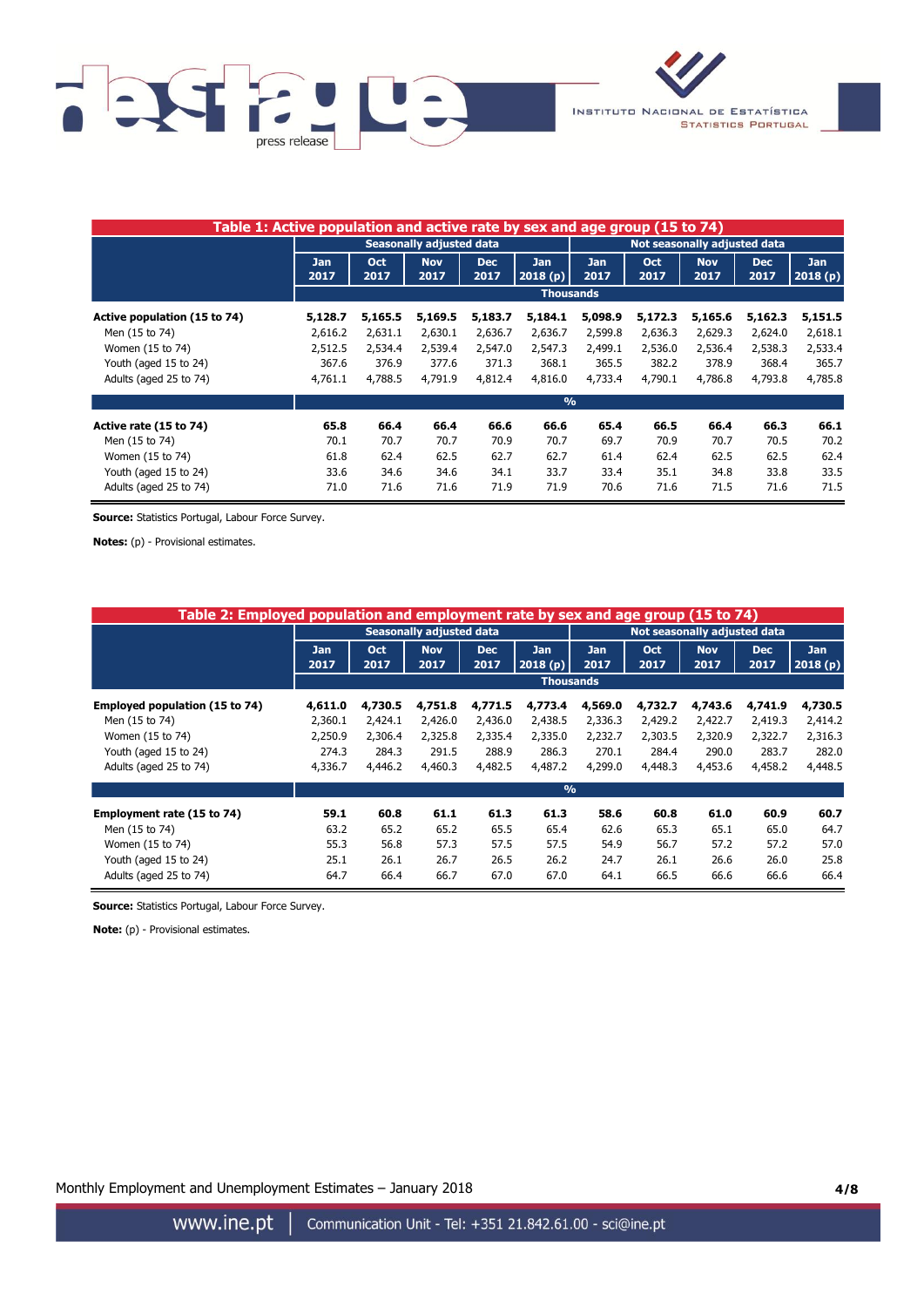



| Table 3: Unemployed population and unemployment rate by sex and age group (15 to 74) |                                 |            |            |            |                              |       |       |            |            |         |
|--------------------------------------------------------------------------------------|---------------------------------|------------|------------|------------|------------------------------|-------|-------|------------|------------|---------|
|                                                                                      | <b>Seasonally adjusted data</b> |            |            |            | Not seasonally adjusted data |       |       |            |            |         |
|                                                                                      | <b>Jan</b>                      | <b>Oct</b> | <b>Nov</b> | <b>Dec</b> | Jan                          | Jan   | Oct   | <b>Nov</b> | <b>Dec</b> | Jan     |
|                                                                                      | 2017                            | 2017       | 2017       | 2017       | 2018(p)                      | 2017  | 2017  | 2017       | 2017       | 2018(p) |
|                                                                                      | <b>Thousands</b>                |            |            |            |                              |       |       |            |            |         |
| Unemployed population (15 to 74)                                                     | 517.7                           | 434.9      | 417.8      | 412.3      | 410.6                        | 529.9 | 439.6 | 422.0      | 420.3      | 421.0   |
| Men (15 to 74)                                                                       | 256.1                           | 207.0      | 204.2      | 200.6      | 198.2                        | 263.4 | 207.1 | 206.5      | 204.7      | 203.9   |
| Women (15 to 74)                                                                     | 261.5                           | 228.0      | 213.6      | 211.6      | 212.4                        | 266.4 | 232.5 | 215.4      | 215.6      | 217.1   |
| Youth (aged 15 to 24)                                                                | 93.3                            | 92.7       | 86.1       | 82.4       | 81.8                         | 95.4  | 97.8  | 88.8       | 84.7       | 83.7    |
| Adults (aged 25 to 74)                                                               | 424.4                           | 342.3      | 331.6      | 329.9      | 328.8                        | 434.4 | 341.8 | 333.2      | 335.6      | 337.3   |
|                                                                                      | $\frac{9}{6}$                   |            |            |            |                              |       |       |            |            |         |
| Unemployment rate (15 to 74)                                                         | 10.1                            | 8.4        | 8.1        | 8.0        | 7.9                          | 10.4  | 8.5   | 8.2        | 8.1        | 8.2     |
| Men (15 to 74)                                                                       | 9.8                             | 7.9        | 7.8        | 7.6        | 7.5                          | 10.1  | 7.9   | 7.9        | 7.8        | 7.8     |
| Women (15 to 74)                                                                     | 10.4                            | 9.0        | 8.4        | 8.3        | 8.3                          | 10.7  | 9.2   | 8.5        | 8.5        | 8.6     |
| Youth (aged 15 to 24)                                                                | 25.4                            | 24.6       | 22.8       | 22.2       | 22.2                         | 26.1  | 25.6  | 23.5       | 23.0       | 22.9    |
| Adults (aged 25 to 74)                                                               | 8.9                             | 7.1        | 6.9        | 6.9        | 6.8                          | 9.2   | 7.1   | 7.0        | 7.0        | 7.0     |

**Source:** Statistics Portugal, Labour Force Survey.

**Notes:** (p) - Provisional estimates.

Employment and Unemployment Statistics – August 2016 **5/8**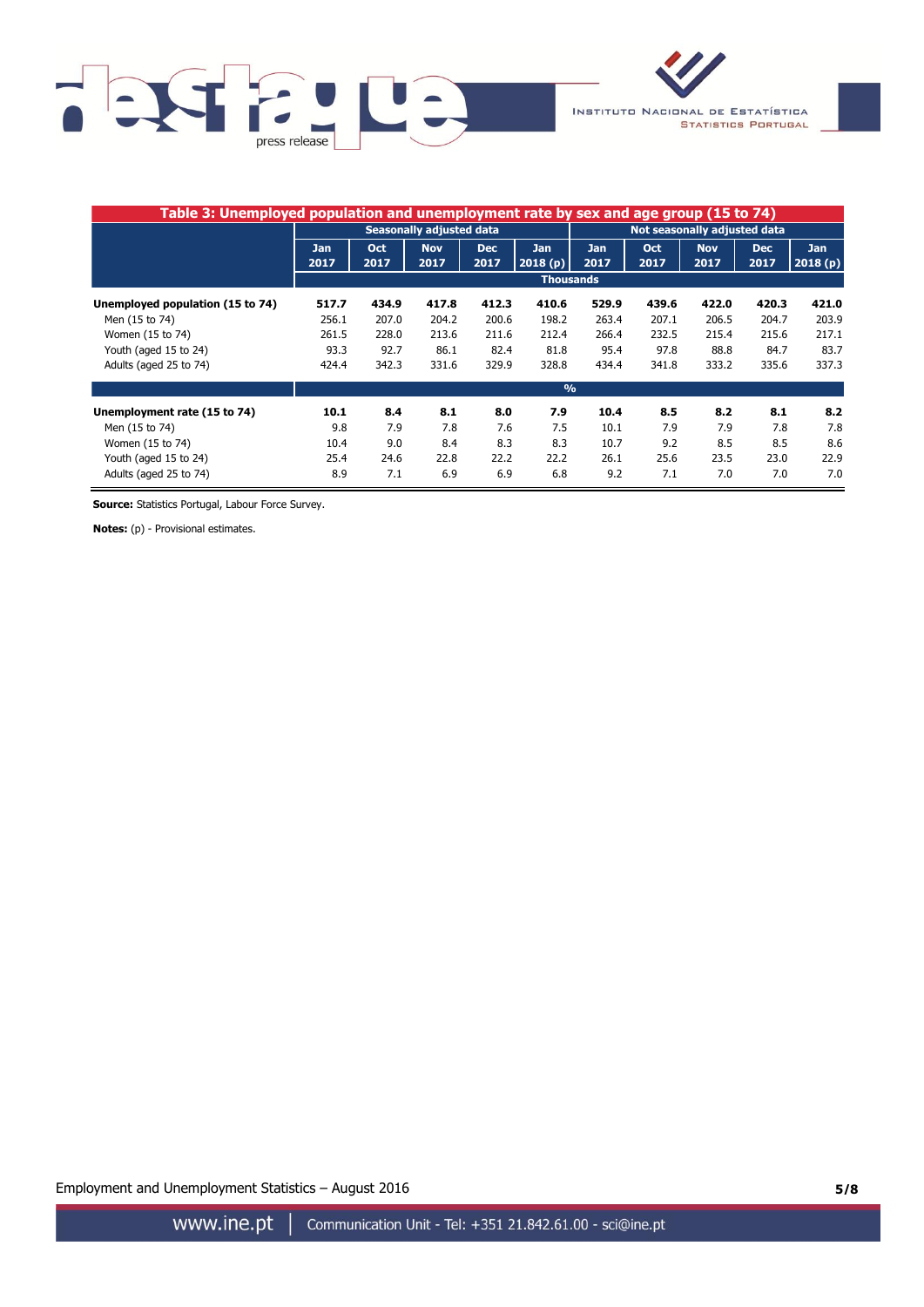



## **TECHNICAL NOTE**

#### **Labour Force Survey**

The main purpose of the Labour Force Survey is to characterise the population in terms of the labour market. It is a quarterly sample survey, addressed to families occupying the same dwelling in the national territory, which makes available quarterly and annual data.

Most of the characteristics observed in this survey report to the situation in one pre-defined week (from Monday to Sunday), known as reference week. The reference weeks are uniformly distributed throughout the quarters and years. The interviews usually take place in the week following the reference week.

The information is obtained directly, through computer-assisted interview, by using a mixed data collection mode: the initial interview is done face-to-face by an interviewer visiting the household and the other five interviews are done by telephone, if certain requirements are met.

Published data were calibrated by using the population estimates calculated from the final results of Census 2011.

#### **Monthly Employment and Unemployment Estimates**

In 2014, Statistics Portugal initiated a monthly release of Labour Force Survey estimates for the main labour market indicators in addition to the usual quarterly estimates releases.

With this initiative, Statistics Portugal intends to provide to users monthly updated information on labour market recent developments, allowing, at the same time, a more complete reading picture than that provided so far by Eurostat in its monthly releases of the unemployed population and unemployment rate estimates for Portugal. With this dissemination, Statistics Portugal satisfies also a specific requirement from the PEEIs (Principal European Economic Indicators).

Taking advantage of the continuous nature of the Labour Force Survey collection process, it is possible to monthly obtain estimates related to successive sets of three months (moving quarters), assuring consistency with the quarterly released estimates.

The monthly estimates refer to *centred* moving quarters, where the reference month  $(m)$  corresponds to the central month of each moving quarter. In fact, the reference month of each Press Release corresponds to the central month of the quarter composed by  $m-1$ , m and  $m+1$  months. As a consequence, the monthly changes are calculated on values that contain common months. Therefore, the comparison of moving quarters without common months should be done in relation to reference months three months earlier.

The option for disseminating centred moving quarters series aimed at avoiding delays in the detection of turning points in the economic cycle that arise from the use of simple moving averages, but it implies that the estimates for the latest released moving quarter are provisional (see "Revisions" section below).

As estimates of centred moving quarters, the values (not seasonally adjusted) of the reference months February, May, August and November of each year correspond to the estimates of the 1<sup>st</sup>, 2<sup>nd</sup>, 3<sup>rd</sup> and 4<sup>th</sup> natural quarters, respectively, whose results are published and analyzed with greater detail in the quarterly releases of the Labour Force Survey estimates.

The estimates for the last reference month are always provisional, as they correspond to a moving quarter where for the third month the data collection is not completed yet. In fact, for the first two months ( $m-1$  and  $m$ ) the data collection from the Labour Force Survey is already completed, while for the third month ( $m+1$ ) only partially collected data are available.

In this context, in each monthly Press Release the provisional estimates for the reference month and the definitive estimates for the previous months are published.

(to be continued)

Monthly Employment and Unemployment Estimates – January 2018 **6/8**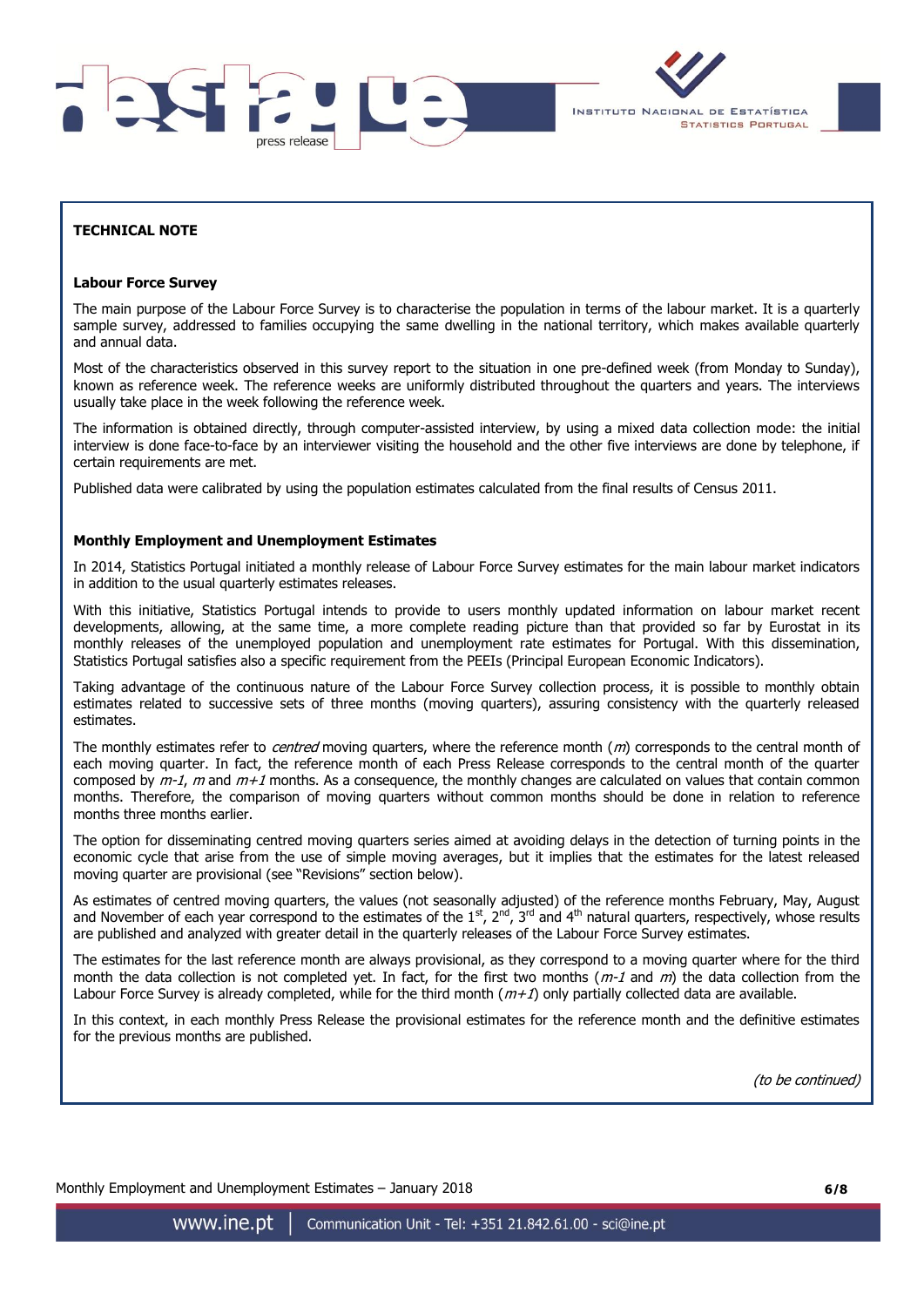



(continuation)

## **Information available**

The data series selected for monthly releases refer to both employed and unemployed population, by sex and age group, and to the corresponding rates. In relation to these data series, it should be noted the following:

- For the purpose of creating long monthly data series needed for subsequent adjustment of seasonality, the two latest data series of the Labour Force Survey (from 1998 to 2010; from 2011 onwards) were previously linked.
- Unless otherwise stated, the data series analyzed in this Press Release are seasonally adjusted. For this reason, the analysis focuses on the comparison with the most recent periods. As agreed, Eurostat started using these estimates in its unemployment monthly releases. The original data series (not seasonally adjusted; as in the Statistics Portugal quarterly releases), are available in Tables 1 and 2 of the annex and at the Statistics Portugal Portal [\(www.ine.pt\)](../2016_09/www.ine.pt).
- The indicators analyzed in this Press Release were calculated for the age subgroup of those aged 15 to 74 (as in the Eurostat News Release), which differs from the criterion adopted at the Statistics Portugal quarterly releases (people aged 15 and over, in line with the concepts in force of the International Labour Organization).

The back series for all the released and analyzed indicators in this Press Release, since February 1998 (quarter from January to March 1998), are available at the Statistics Portugal Portal.

Due to rounding, totals may not correspond exactly to the sum of the parts.

#### **Revisions**

The monthly released data are subject to revisions, as previously mentioned. The revisions come from obtaining the definitive estimates for the previous month (moving quarter) due to the conclusion of its last month collection process. In addition, the revisions also come from the updating of the seasonally adjusted data series whenever a new observation is added. Therefore, in each Press Release the definitive estimates for the previous reference month are published.

The impact of those revisions, measured by the difference between the estimates now released for December 2017 (definitive estimates) and the ones for that month published in the last Press Release, is the following:

| <b>Revision of December 2017 estimates - main indicators</b> |           |                                    |                                        |  |  |  |  |  |  |
|--------------------------------------------------------------|-----------|------------------------------------|----------------------------------------|--|--|--|--|--|--|
|                                                              | Unit.     | <b>Seasonally</b><br>adjusted data | <b>Not seasonally</b><br>adjusted data |  |  |  |  |  |  |
| Active population (15 to 74)                                 |           | 6.2                                | 4.7                                    |  |  |  |  |  |  |
| Employed population (15 to 74)                               | Thousands | $-4.5$                             | $-6.8$                                 |  |  |  |  |  |  |
| Unemployed population (15 to 74)                             |           | 10.8                               | 11.3                                   |  |  |  |  |  |  |
| Employment rate (15 to 74)                                   |           | $-0.1$                             | $-0.1$                                 |  |  |  |  |  |  |
| Unemployment rate (15 to 74)                                 |           | 0.2                                | 0.2                                    |  |  |  |  |  |  |
| Men's unemployment rate (15 to 74)                           |           | 0.2                                | 0.2                                    |  |  |  |  |  |  |
| Women's unemployment rate (15 to 74)                         | p.p.      | 0.2                                | 0.2                                    |  |  |  |  |  |  |
| Youth unemployment rate (15 to 24)                           |           | 0.1                                | 0.2                                    |  |  |  |  |  |  |
| Adults' unemployment rate (25 to 74)                         |           | 0.3                                | 0.2                                    |  |  |  |  |  |  |

In December 2017, the upwards revision of the seasonally adjusted unemployment rate (+0.2 p.p.) was followed by the upwards revision both in men and women (+0.2 p.p. in both), as well as in youth (+0.1 p.p.) and adults (+0.3 p.p.). The upwards revision of the unemployment rate was followed by the upwards revision of the unemployed population (+10.8 thousand; +2.7%) and by the downwards revision of the employed population (-4.5 thousand; -0.1%). In the unemployed population, the highest upwards revision occurred for adults (+3.3%), while in the employed population the major downwards revision was observed for women (-0.3%).

(to be continued)

Monthly Employment and Unemployment Estimates – January 2018 **7/8**